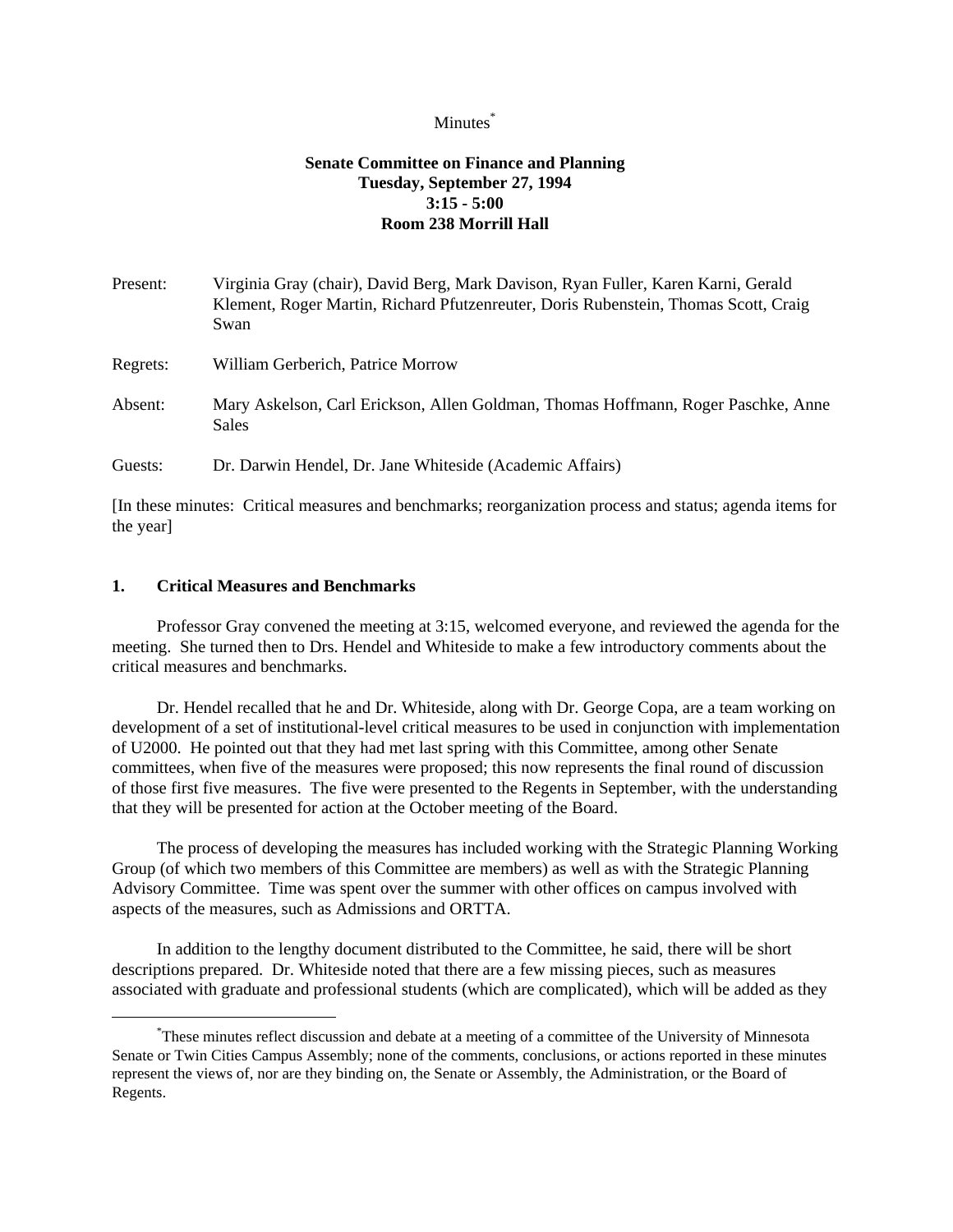can be. If there are problematic issues in the documents to be presented to the Regents, they would like to know about them.

 Professor Gray noted that the legislature has required the University and other systems of higher education to develop performance measures; these will be those measures. It may be that the University's overall appropriation in the future may depend on achieving the measures, and within the University different units will be held responsible for achieving them. Dr. Hendel agreed that these and other measures yet to be developed will have a role in the submission of the annual performance report to the legislature and the biennial request.

 Are these measures to be achieved by the year 2000, asked one Committee member? They are, Dr. Hendel affirmed. Dr. Whiteside noted that they arose not from the need to present information to the legislature; U2000 was the starting point and these measures are intended to assess how well the University is meeting its goals. The measures happen to fit with something the legislature now requires. The legislature should understand that these are tied to U2000, it was said, and that the University does not expect to achieve them in the next biennium. There are annual benchmarks, another Committee member noted; it is not "zero now and 100% in the year 2000"; it is a steady progression.

 How quickly the objectives can be met also depends to some extent on the resources available. It must be understood that the University's ability to meet them is conditional on the nature of the funding from the state. That message is being sent, another Committee member observed.

 The first measure is characteristics of entering students. One Committee member noted that the percentage of people of color admitted as freshmen (Fall, 1993) is 18.6%; what is the percentage of people of color in the state and what is the University's goal? (There was some uncertainty at the meeting about what the state number is.) Dr. Hendel reported that one of the factors in setting the goals with respect to students of color was the position of the University in the metropolitan area vis-a-vis high school graduates and enrollment on the Twin Cities campus.

 The establishment of the goals is based on the primary area from which the campus is likely to draw students. Dr. Whiteside reported that is the expectation, based on available data, that slightly over 16% of the high school graduates in the seven-county area in the year 2000 will be students of color. At present it is 12.2%; the statewide percent is much smaller while it is higher in Minneapolis and St. Paul. It has been a struggle to settle on the right target; there appears to be general agreement that metropolitan area high school graduates is a good way to think about the issue--it represents a middle ground.

 When the student body is perhaps two-thirds metropolitan and one-third outstate, a weighted average should be used, suggested one Committee member. Dr. Whiteside responded that the projections were based on work done by the Admissions Office. They were not trying to tie the goal to where students are drawn from as much as what the University wants to look like, given what and where it is. In general, in setting goals, they have avoided trying to be dragged into what has been. It may be that recruiting will be different from what it has been.

 Given that the University is about at the existing percentage of students of color in the Twin Cities, and also would be in 2000, will it continue to seek to increase the number of minority students? Dr. Whiteside noted that this varies with ethnic groups. The University distinguishes between those groups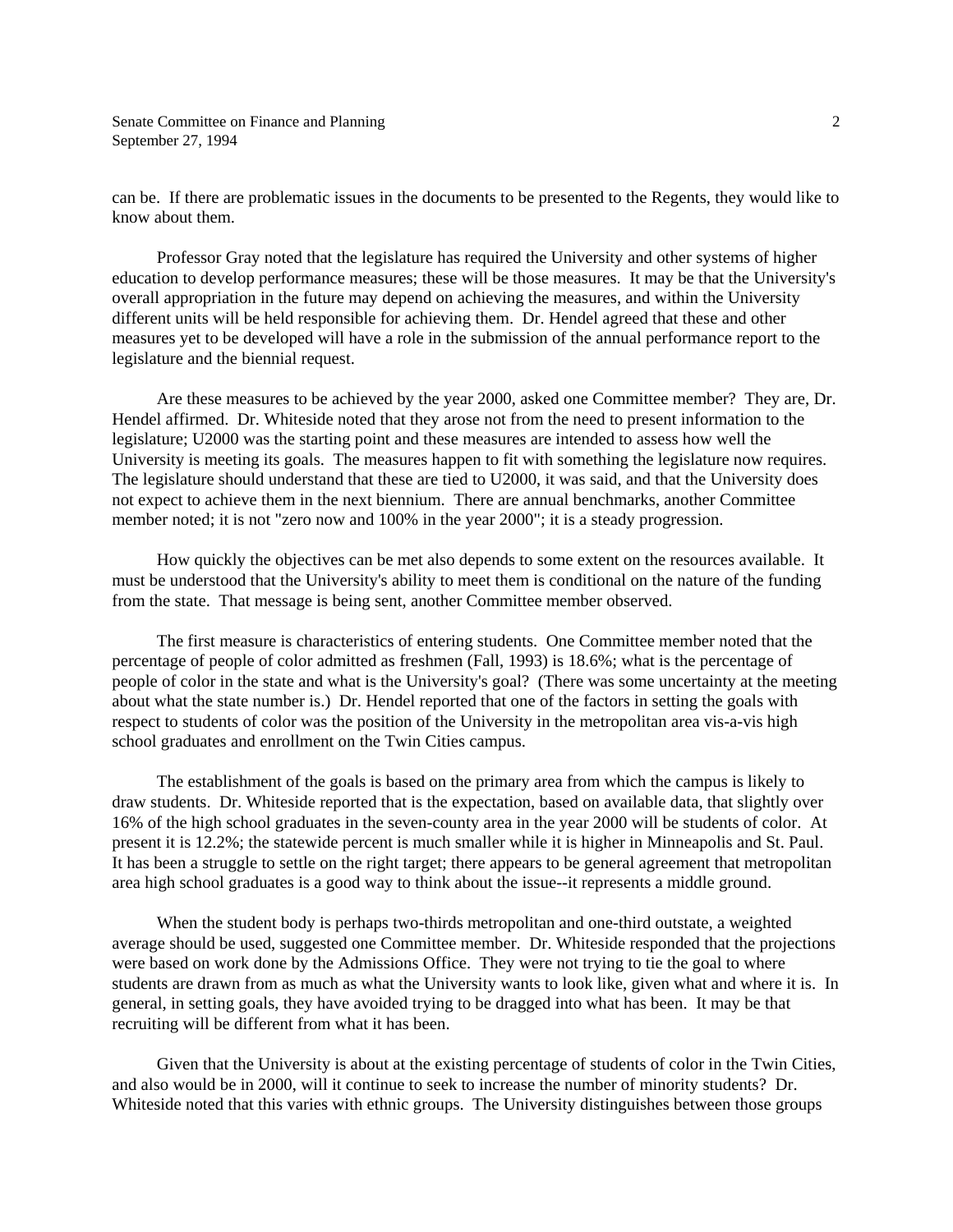not adequately represented and those which are; goals will not be set for groups that are not underrepresented (Asian/Pacific Islander, women). This means more effort will be put into the recruitment of the three groups that ARE underrepresented (African American, American Indian, Chicano/Latino/Hispanic). In terms of decisions in the admissions process, however, any student who meets the automatic admissions criteria and deadlines will be automatically admitted. If there continued to be a very high percentage of Asian/Pacific students applying, qualifying, and being admitted, for example, the percentage of those students would be high.

 Then there is only one group with a cap, it was said. Dr. Whiteside said it was not a cap; it creates the understanding that the University would not recruit heavily for that group. Legally and otherwise there cannot be a cap, and the University needs to make that clear; none of the numbers are maxima and the process will happen as it does, legally. On the other hand, it may be that the percentage of the Asian/Pacific group may be higher than these goals suggest it will be, so the numbers in the year 2000 may be quite different. This is, she concluded, a tricky issue--it is important to set goals for underrepresented groups while at the same time making sure other groups are treated fairly.

 Another Committee member inquired about recruitment. In one college with an aggressive recruitment program for both undergraduates and graduates, it has become apparent that many of the private organizations that fund minority student support are withdrawing that support and putting it into programs for minority student in K-12 education instead. That is admirable, but if the University does not create strong partnerships with K-12 systems and organizations that deal with them, it will lose out on funding for its efforts, many of which are funded from outside soft money. None of the information deals with this problem, and the University must approach it in creative ways. If the University does not build friends in those systems, they will not send students to the University.

 The lack of data on transfer students is unfortunate, observed one Committee member, because the transfer students who come to the University are admitted and enter a lot of undergraduate professional programs--and succeed. In one program, 20% of the students are minority, most of whom came from Minneapolis Community College. The question is not the percentage of FRESHMEN who graduate, but the percentage of students who started in 1989 and finish in 1994--whether they start at a community college or other school. Because the University IS then graduating them in five years. Rather than look at the data for entering freshmen, the time they started school anywhere should be considered.

 Dr. Hendel agreed that the suggestion was a good one. What is needed is a statewide system that allows tracking of students who start in one system and finish in another. HECB has been working on it, but it is not operational--and it would be needed. The University knows, every time a student transfers in, when and where they started, it was pointed out. The University knows where, and could find out when with some work, but at present none of that information is entered into any current data base, Dr. Hendel reported.

 What about the readiness of transfer students to succeed? If half the students coming to the University are transfers, and the University does nothing to make sure they are ready, that will have an impact on the graduation rate. There will definitely be a measure that addresses transfer students, Dr. Hendel said. The U2000 discussions have been focused on entering freshmen, not transfers, even though they account for 50% of the baccalaureate graduates; the document will have to be expanded to consider transfer student issues. In working on these issues, he commented, they learn of other issues that need to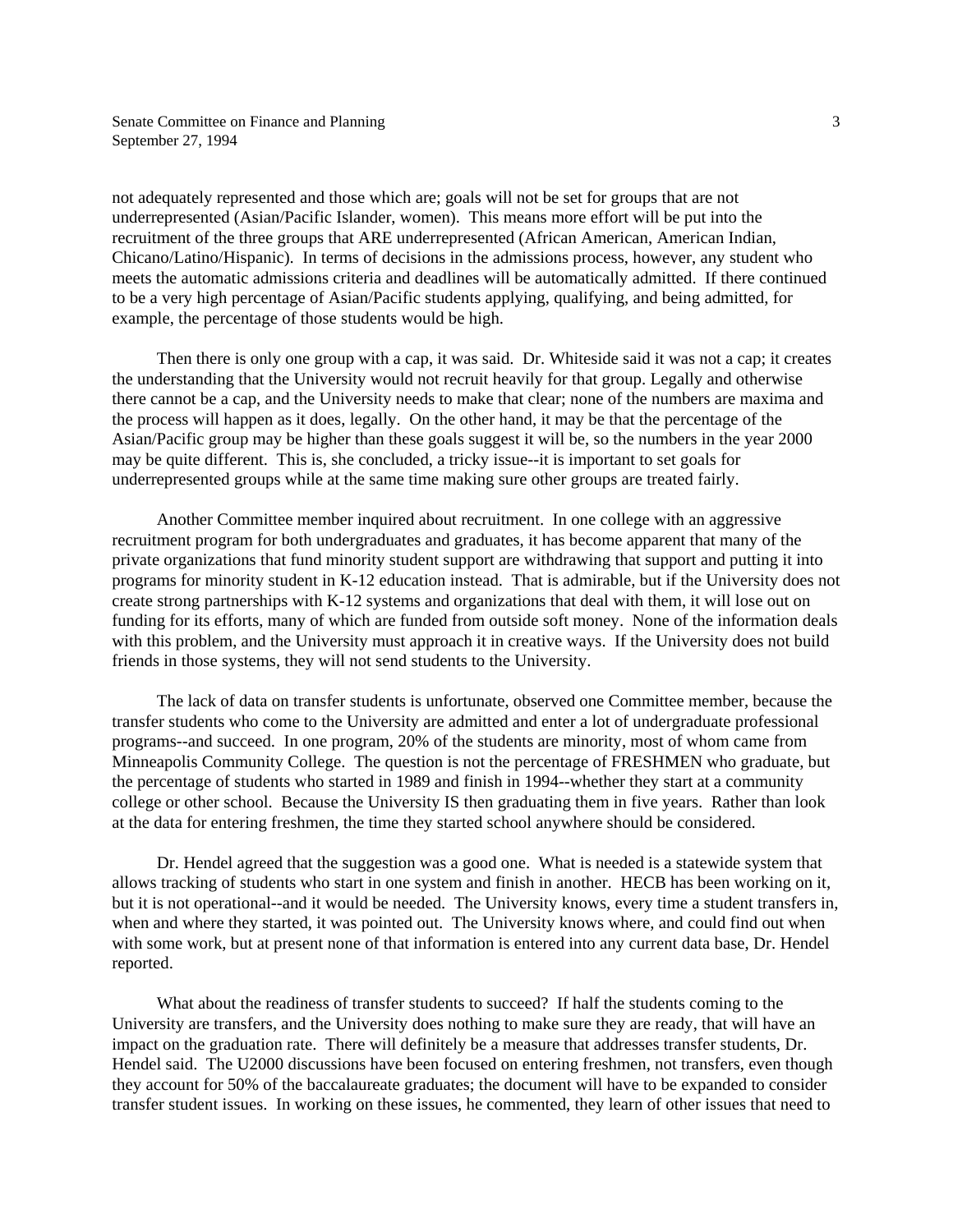be addressed; this is one.

 Is there not a study being done of coursework preparation and how it relates to success at the University, asked one Committee member? Dr. Hendel was uncertain, but pointed out that beginning this fall, students will be able to transfer under the Minnesota Transfer Curriculum; it may be that someone is considering transfers in that context.

 The second critical measure is graduation rate by campus; what has been specified are two different rates: those for entering freshmen and those for transfer students. The focus is on campus-specific information and include rates for students of color as well as students in general.

 Financial support for students and its effect on graduation is an important issue, said one Committee member. It is disturbing to see how much students work and their level of debt. The Governor and state are still deliberating the issue of high tuition, high aid versus low tuition, low aid; most desirable would be low tuition, high aid. What the state is moving toward, observed other Committee members, is high tuition, low aid. This is, it was said, an environmental issue that is a big factor in graduation rates.

 There almost needs to be a parallel statement indicating that the measures will be achievable only if certain things are in place. In this case, that would be financial aid. Dr. Hendel commented that there are three recent state reports and a University report on financial aid; the additional of contextual statements in the critical measures is a good suggestion.

 The third measure has to do with underrepresented groups and diversity, including both students and faculty. Committee members had no questions about it.

 The fourth criteria has to do with sponsored funding by campus. It was noted that the Senate Research Committee believed the measure to be naive, presumably because of the current funding environment. Dr. Hendel agreed that the competition for sponsored funding is getting more intense; he pointed out that the annual percentage increases called for are in the 5 - 6% range, just keeping ahead of expected inflation rates. The benchmarks calls for maintaining the University's current position, with modest increases in the next several years. Although not a dramatic change, some of the percentages are lower than those realized during recent years--but the consensus is indeed that the goals will require stretching to reach.

 Several things interact here, said one Committee member. One of the figures indicates that things can happen in particular years; the University jumped in national rankings in federal R&D funding one year, a jump that wouldn't repeat itself. Part of one's reaction, however, is that this is not a very ambitious goal; one would rather be associated with a university that wants to get dramatically better than one that is comfortable where it is. This also interacts with concerns such as faculty salaries as well as issues of scale (e.g., it is said the University is going to get smaller, and if so, holding on to its position will be difficult). Finally, is there any reason to believe that the dollar amounts and rank numbers are consistent- could the University achieve the funding goals and yet see its rank fall? It could; then it would be better to focus on one rather than the other, and the rank measure is more attractive. That, however, interacts dramatically with faculty size and support, state support (which must leveraged; if it declines, the leveraging may decrease). It is those arguments that called for looking at both rank and total dollars, Dr.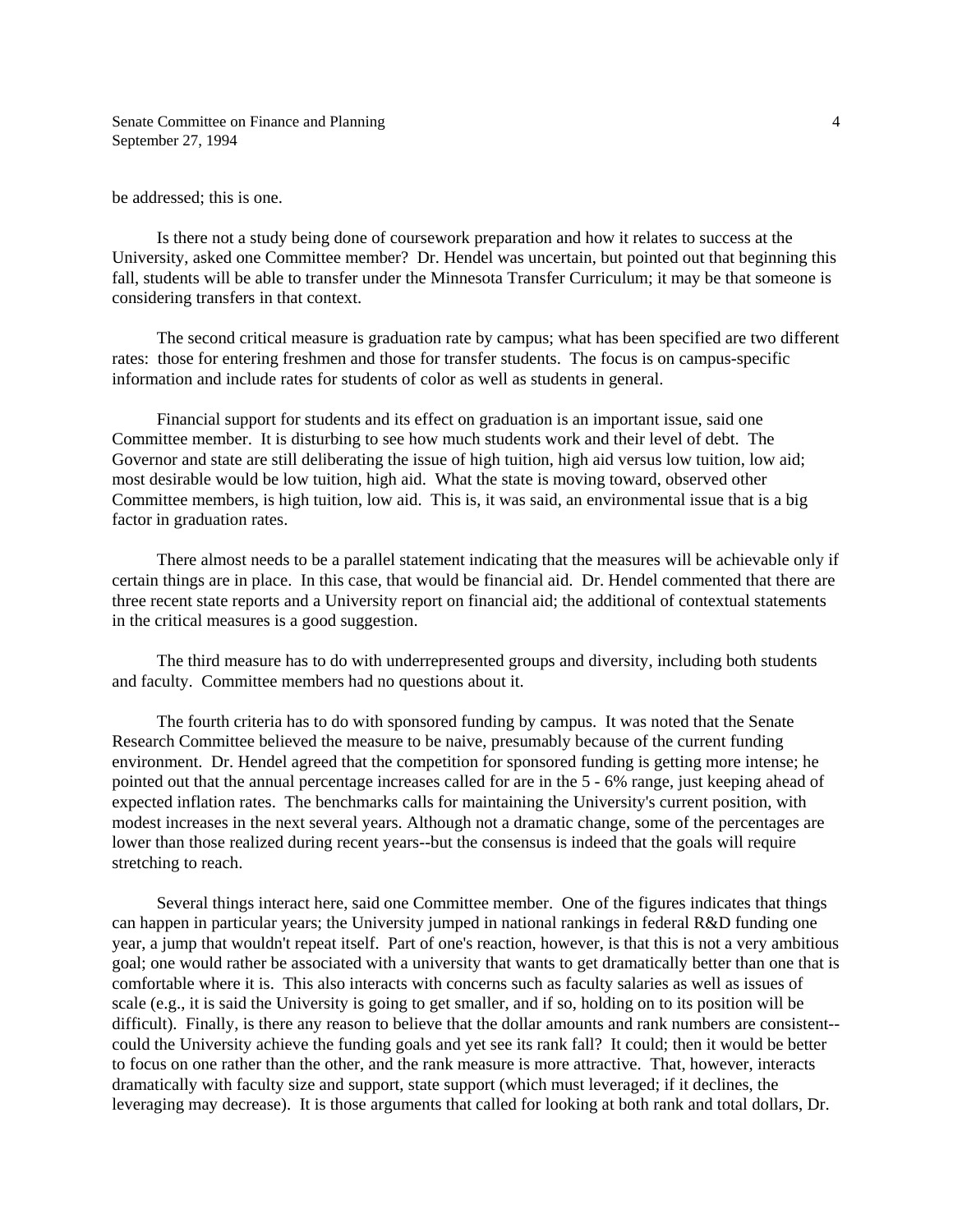#### Hendel said.

 It was recalled that BRIEF reported that the legislative auditor found the fastest increases in University expenditures are in research. There have also been rumors that the University is spending more on matching funds for research than are other universities and that it is looking at the issue. Is this true? Mr. Berg affirmed that the most recent cost study does suggest the University is spending more matching money than it has in recent years, but he did not know how that compares with other universities.

 This also interacts with teaching load, commented another Committee member. One objective in the biennial budget, as part of cuts the University would bear, is "productivity enhancements in the faculty," which seems to be a higher teaching load. That would also adversely affect this goal; if it is to be achieved, faculty must have research university teaching loads, not community college loads.

 The dollar amount will likely be very hard to reach, it was said, but the rank may be maintained, given that other universities are also going to be affected.

 Is faculty competitiveness a goal that will be measured? There is a measure of faculty/staff recruitment and retention to be developed, Dr. Whiteside reported. It will be a challenge to figure out how to measure the quality of the faculty and the University's ability to bring in and retain them. The Research Committee maintained that is so basic and central to what the University is doing that it must be available when looking at other measures.

 The fifth measure is direct instructional expenditure per student. The idea is that the University will gradually increase expenditures per student in comparison to peer institutions. One Committee member inquired about the comparison group and expressed dislike for the one for the Twin Cities campus. A more natural group would be the top 30 research universities, including both public and private, the list used by the AAUP. The state needs to understand that as it puts demands on the University to offer education like students receive at elite private schools, those schools have resources that are twice or three times what the University has. The TIMES reported that Swarthmore is spending \$40,000 per student--and is thinking that may not be enough. It is also important to keep in mind University tuition and fees of roughly \$6,000, compared to private tuition of \$15,000 plus the other endowment support those institutions have.

 It would also be desirable to have the comparison group of public institutions be those the University wants to be like--"and I'm sorry, but I don't want to be like the University of Missouri at Columbia." Mr. Berg noted that some comparison group had to be established; the problem with including the private universities is that it is IMPOSSIBLE to obtain data from those institutions that would allow mirror-image comparisons (created by drawing the same college/departments from other institutions).

 A subset of the schools listed could be used, and that idea has been discussed. The way this list is looked at now may not be the same as it will be looked at in the future. This list is those institutions considered sufficiently "good" to be in the AAU; it is all of the public institutions who belong to it, and it is from those institutions that the necessary comparative information can be obtained. Since this is a relative measure, it should serve just as well as the AAUP group. Any group is arbitrary, it was noted,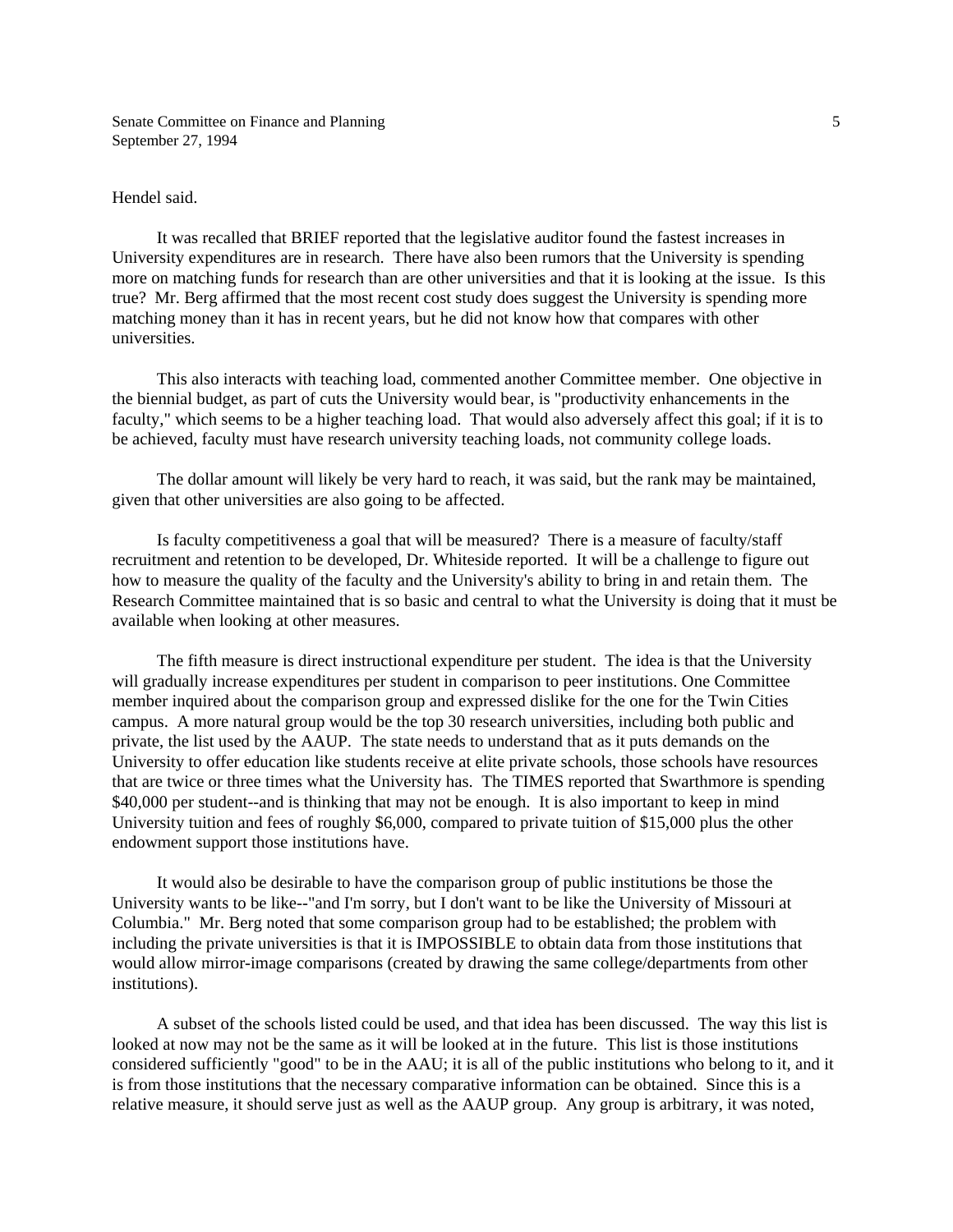but "I don't want to be the average of this group." The point is that the University is BELOW the average of this group, and that implies a lot of money. If the University reaches the goal, it will attracting a great deal of additional support.

 Instructional direct expenditure is a tricky issue, said one Committee member. Programs can be eliminated, with no improvement for anyone in any existing program, but changing the direct expenditures per student. What has been occurring at the University is elimination of low-cost instruction, as downsizing has occurred--which can lead to an increase in average cost per student without spending any more money on any student in any program--so no one is better off, and some students lose because their programs have gone. The question of HOW it is increased is what is important; there needs to be assurance that instruction is actually being improved. The point is very good, Mr. Berg said, especially when one also considers that eliminating a program means a loss of revenue as well.

 Absent other comments, one Committee member urged that data for graduate and professional students be developed as soon as possible; right now the measures come across as too weighted to undergraduates, considering the University's mission. Dr. Hendel said that in addition, they will give attention to eight measures listed in the materials and will involve committees such as this much earlier in the process. The timing last year precluded starting at the beginning with the five presented today; that will be remedied for the next set, so that it is a more collaborative effort between Academic Affairs and other committees and groups on campus.

Professor Gray thanked Drs. Hendel and Whiteside for joining the meeting.

#### **2. Administrative Reorganization**

 Professor Gray next welcomed Mr. Pfutzenreuter to discuss reorganization; she reminded the Committee that its job was to look at the work of the reorganization task forces, not redo their work, and to look only at financial matters. The governance committee, for example, will not report to this Committee. Mr. Pfutzenreuter will be talking about materials that do bear on the charge to the Committee.

 Mr. Pfutzenreuter distributed a handout, a presentation about the process. The "provostal subcommittee," which he co-chairs with Senior Vice President Infante, has the charge of defining the roles, responsibilities, relationships, authority between the President/central administration, the provosts/chancellors, and the colleges and administrative units. This task force is working to define the relationships. The President's charge outlined several functional areas that needed definition: budgeting, planning, management of facilities, and so on. The task force identified 15 such areas (identified in the handout), and put governance as the 16th. Each of those areas will be given more work.

 He then reviewed some definitions of terms (responsibility, accountability, etc.) and who is included in which groups. One visual outlined how the task force is approaching its work, interrelating the functional areas, individuals/groups, and the meaning of responsibility, accountability, and so one. The result will be a set of responsibilities and authorities for central administration, provosts/chancellors, and colleges and administrative units. Subject matter experts in each of the 15 areas have been identified; they will prepare materials to be brought to the task force for review. Mr. Pfutzenreuter drew the attention to a sample of what will be produced (roles, responsibilities, and requirements for resource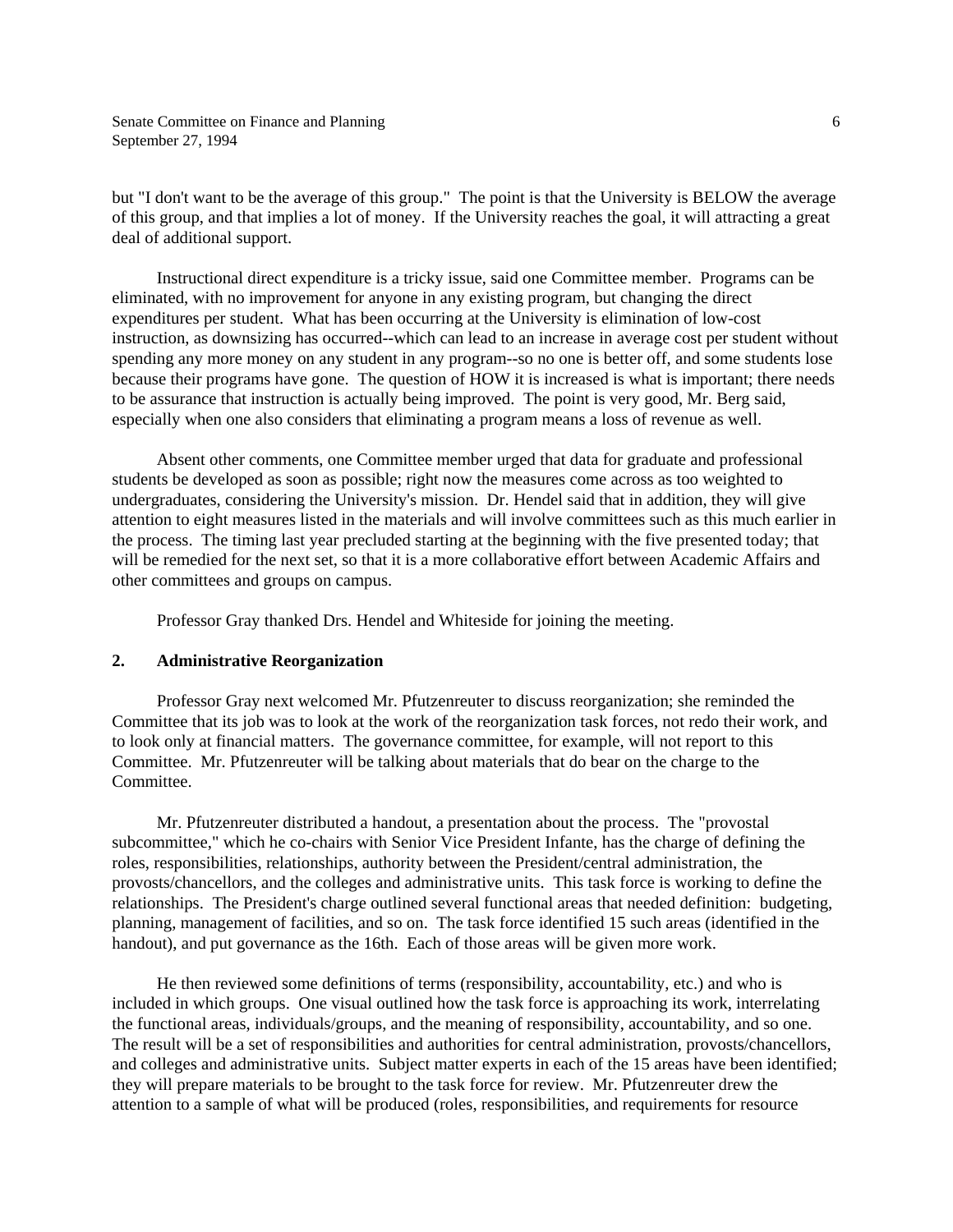allocation), and how it will be used and reviewed. When all of this is completed, the President will review/approve it, and the documents will become how the University does business--and presumably for more than one year.

 The value of the process--and it is very process-oriented--is that it should help clear up "sticky issues" about who does what.

 One Committee member noted, apropos the resource allocation example, that everything is in bland language. If one were a dean, how would the process look different in the future? Where will the money come from? The major difference, Mr. Pfutzenreuter said, is that last year central administration made many discrete decisions about college budgets (allocation targets). This year the administration will create a preliminary budget planning allocation for a provost--and the provost will use that target and allocate the money based on discussions with the colleges. The provosts will bring those targets to the administration (perhaps with the deans), to present them to the central administration. The President will make his determination about those collegiate allocations, in conjunction with the provosts, and they will then be presented to the Board of Regents.

 Asked about the role of the Academic Affairs vice president, Mr. Pfutzenreuter noted it is defined as part of central administration. There is another task force at work charged to identify responsibilities on the finance and academic sides of the house; there has been no discussion of individual roles. It would be premature to speculate on the roles, although he said he did not expect significant changes and that Senior Vice Presidents Erickson and Infante would likely be involved in resource allocation decisions, along with the President.

 There will be a three-step process in resource allocation. The planning discussions will take place with provosts/chancellors and central administration in November/December hearings and will be devoted to the planning directions in which the units which to head. As that discussion unfolds, the budgets will then be considered. Academic Affairs will play a critical role in the planning part of the process--which then returns to budget issues through the winter, to budget hearings in March. The third phase will be consideration of the critical measures and how units are doing.

 Also unclear is the division between academic and non-academic issues. When one talks of a provost having "full authority," is the authority over academic programs, with buildings still run by Facilities Management and so on? Mr. Pfutzenreuter said that Facilities Management will largely remain as it is; their presentation did not suggest that it should be broken up and given to the provosts.

 Budget plans will go to provosts, and then budget hearings, and then decisions will be made, noted one Committee member. It was the sense of a number of deans last year that there were no changes from the beginning to the end of the process--or that was the perception. As thought is given to the process, there needs to be left some room to maneuver, so that if people put something into the process, they will see some results.

 One of the things he said they had wrestled with, it was recalled, was who would make decisions about collegiate budgets, the provost or the president. What was the answer? There was a very long discussion, Mr. Pfutzenreuter said. It must be remembered that the President has a responsibility to present to the Board of Regents a budget, and the Board wants to see the budget plans of the colleges as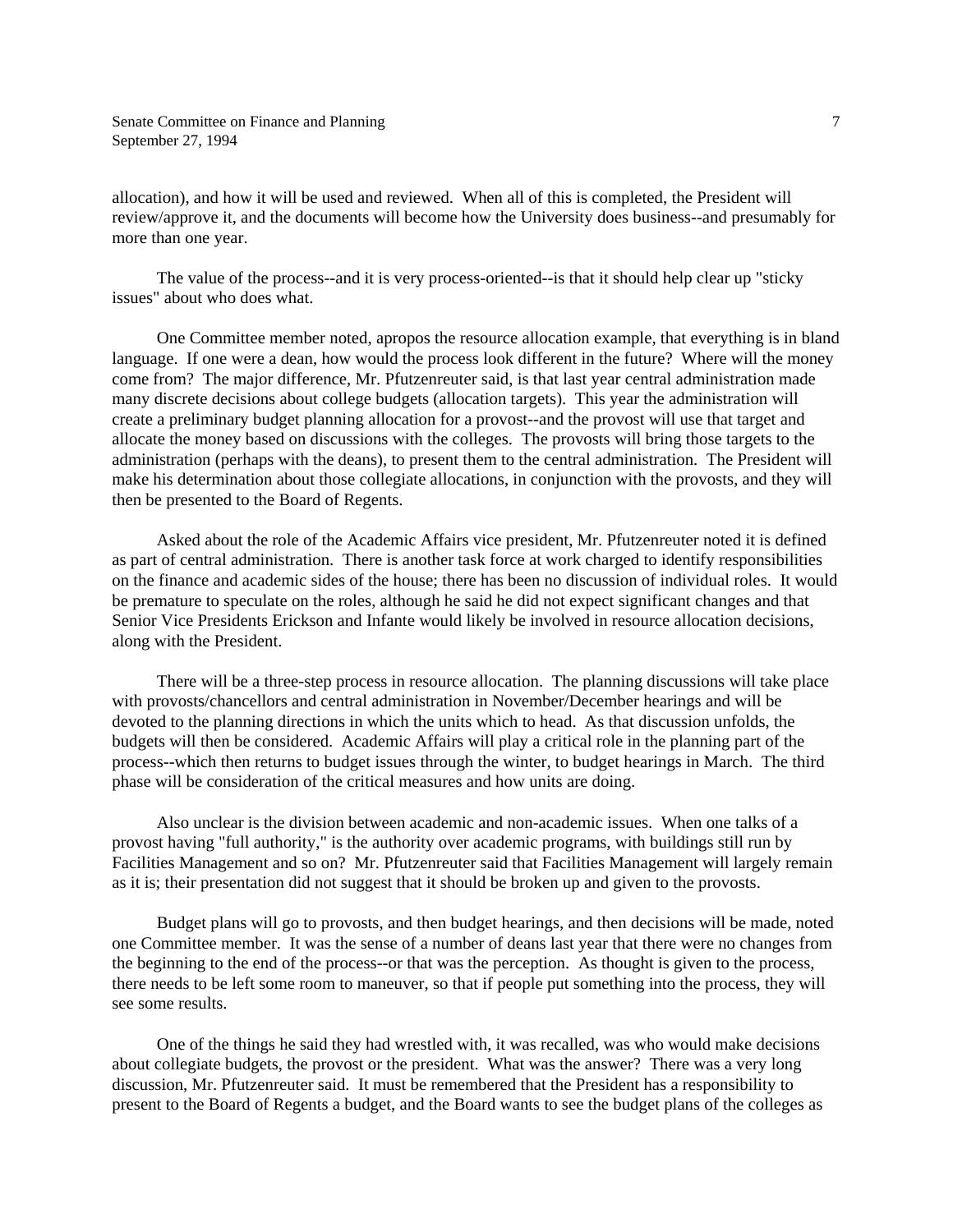part of the President's recommended budget. They will be outlined in his budget presentation, so the collegiate budget that he submits he will review and approve--he will be held accountable by the Board for them. The provosts and the president will end up agreeing on those budgets; if they do not agree, a personnel question would arise. The difference is that central administration will be looking at collegiate data when it makes decisions about provostal allocations--there is no other way to do it. The numbers will be summed and the amount provided to the provost, who in turn will make decisions about the colleges and bring back recommendations to the Presidents, college by college. People have made it clear that they want the provosts to have authority to make initial decisions about budget priorities and strategic plans, which is why they don't want amounts identified for colleges.

 To what extent does the system being set up encourage cooperation between the provostal areas? Or competition? This exercise would not speak to the issue, Mr. Pfutzenreuter; it is something that would be watched during the budget process, and is one reason budgets cannot be summed at the provostal level, with no central role.

 Many saw cluster planning as a way to bridge whatever divisions exist, observed one Committee member. Mr. Pfutzenreuter said he did not know if strategic planning discussions placed responsibility for coordination on the provosts. Another Committee member said that the planning office, presumably to be established, will have to keep an eye on those things; it is the one place that can be aware of and also do something about issues that cross campus or provostal lines.

 This process should reduce the competition that has historically existed. In the past, for instance, CLA and IT--which exchange students a great deal--were seen as separate units. This structure coordinates their budgetary considerations and delegates what has been done, essentially by two people, to those who can concentrate more on what one might call clusters.

 Once the processes have been developed for the 16 functional areas, what will be the processes for mediating between the processes of Facilities Management and Environmental Health and Safety (!). They have tried, at the staff level, to watch for those conflicts, Mr. Pfutzenreuter said, and bring them to the attention of the task force.

 Without two provosts in place, what will happen this year? The existing vice presidents will perform the responsibilities, Mr. Pfutzenreuter said; this will be a transition year. Professor Gray thanked Mr. Pfutzenreuter for his presentation.

### **3. Agenda Items for the Year**

 Professor Gray then asked Committee members to identify topics of interest outside the normal business that would come to the Committee (e.g., the biennial request, the budget, and so on). She said she had notes from the retreat:

What is U2000? Does the Committee wish to review it, or has it heard enough? It was suggested that newcomers may wish to hear more about it in depth; returning members would not. U2000 will continue to be on the agenda, it was noted, as strategic planning proceeds; new instructions on planning will be sent out shortly, something the Committee should consider. It was agreed that the Committee should focus on strategic planning issues for this year. Process issues may also come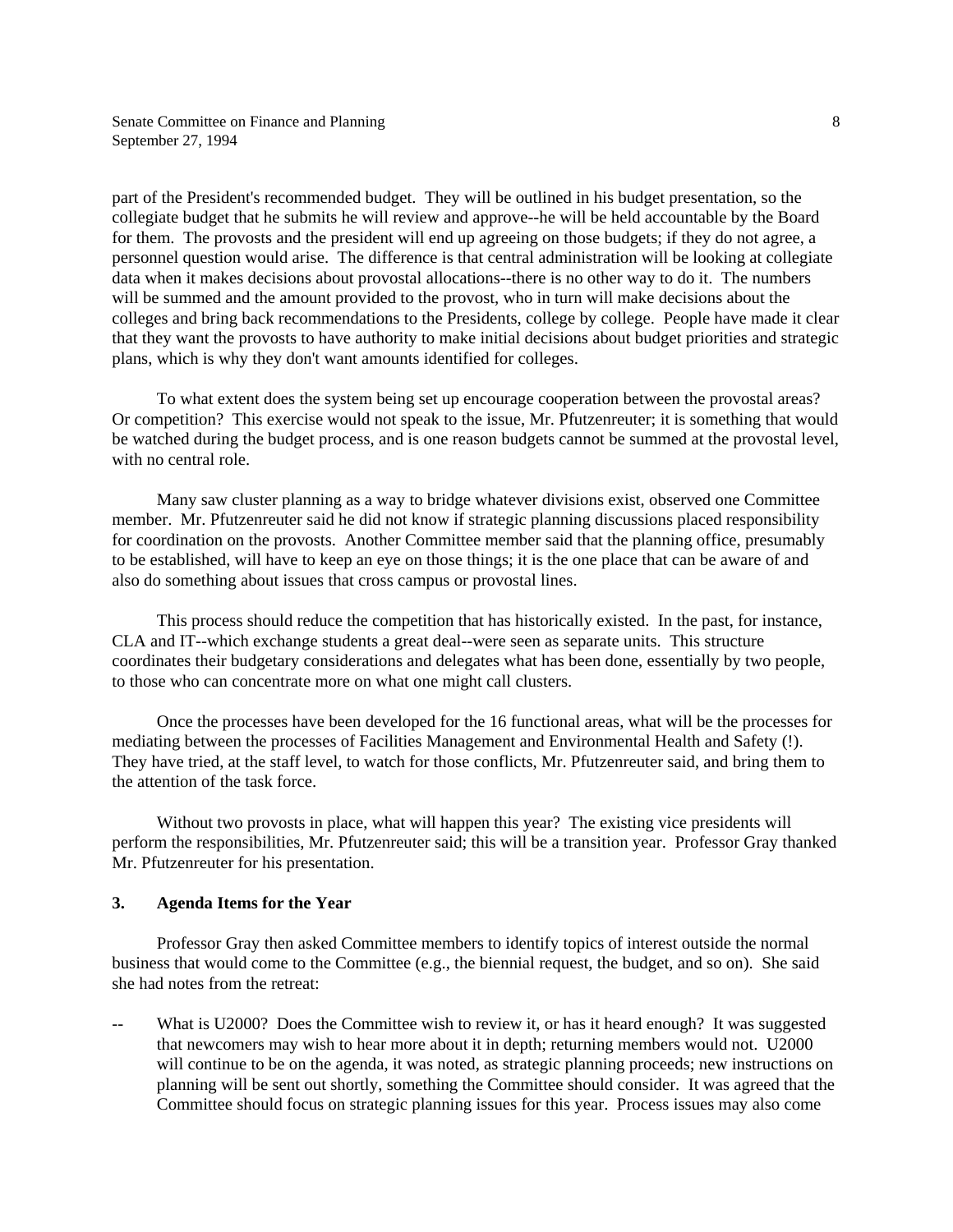up again.

- When the formal biennial request goes to the legislature, the Committee will want to review it and the strategies associated with it.
- -- There will be an institutional plan submitted to the legislature in December; the Committee will probably want to review it in advance.
- The Committee could think about possible legislative issues, such as faculty workload. Another issue might be high tuition/high aid and possible creation of subsidies to the private college system; this will be a big issue at the legislature. The question is whether or not the Committee could have an impact on the debate. There will be a legislative report on the way the student aid program is operating, which should be ready for the session.
- -- An update on CUFS.
- -- The Subcommittee on Facilities Management will likely bring issues to the Committee.
- -- Is cluster planning dead? Is it on anyone's agenda? Sans a burning desire on the part of a Committee member to hear about it, it will not be on the agenda.
- -- What became of University College?
- -- The balance between academic and non-academic expenditures. Other benchmarks, apart from those used with the legislature, would be related to internal resource allocation. Concerns continue to be expressed about the growth of administration, but there are no data on other universities, which would be informative. It was agreed that Mr. Berg will prepare information and conduct a seminar for the Committee. The discussion should include indirect instructional costs.
- -- Tuition will be covered in part in the reports on student aid and a discussion of the high tuition/high aid policy.
- -- Senior Vice President Infante discussed earlier with this Committee the possibility of substituting private support for tuition waivers for graduate students. It was unclear that was what Dr. Infante said, although it was reported that some private support may be sought, and the issue should be followed up.
- -- Master plans are being developed for each campus, which will be discussed by the Facilities Management Subcommittee; a related issue is possible changes in instructional methods, organization, physical character and size of a campus. It was agreed that this entire set of issues would be taken up by the Subcommittee.

 The Committee will hear, at its next meeting, about Piper Jaffray and the reserves and so on, Professor Gray reported. People assume the Committee is informed about it; it cannot recreate what has occurred, but it can inquire about how such plights will be avoided in the future and how bad it really was and why isn't the University suing them like everyone else?